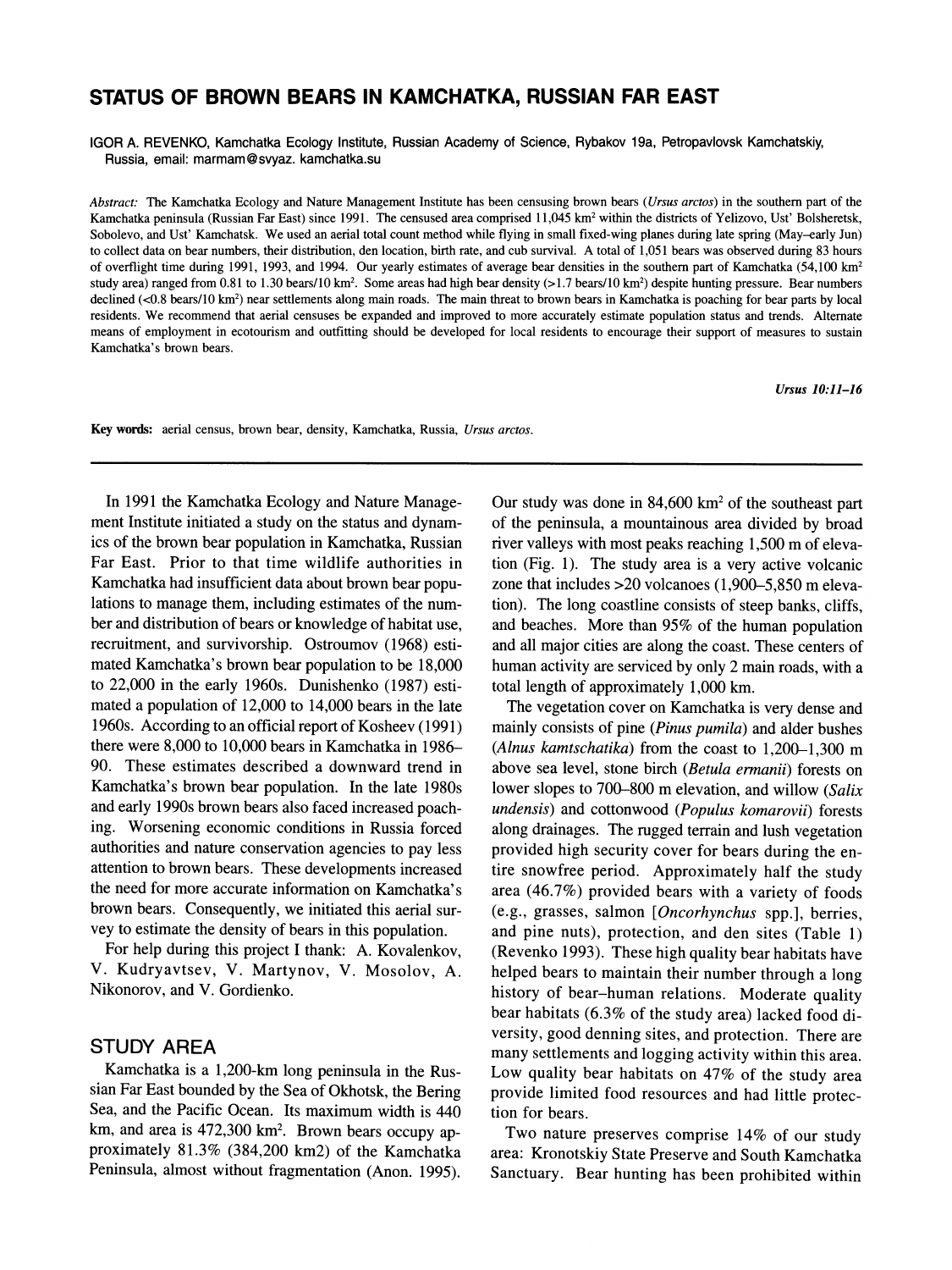

**Fig. 1. The study area (within dotted line) for aerial surveys of brown bears in southeastern Kamchatka Peninsula, Russia, 1991. Shaded areas include bear preserves.** 

**their borders for the last 20 and 10 years, respectively. Bear hunting is permitted in the rest of the study area.** 

# **METHODS**

**We conducted aerial strip counts of bears during the late spring of 1991, 1993, and 1994 to estimate bear density, distribution, and birth rate. Prior to these surveys**  **we spent 2 years studying bear activity in different parts of the study area and the effect of snow conditions on bear activity and our ability to detect activity. Due to the high visibility of bears and their tracks on snow, we chose early May to early June for aerial surveys. We tried to time our surveys to coincide with the 1-2 weeks during which most bears emerged from their dens while snow was still present. Weather permitting, we tried to**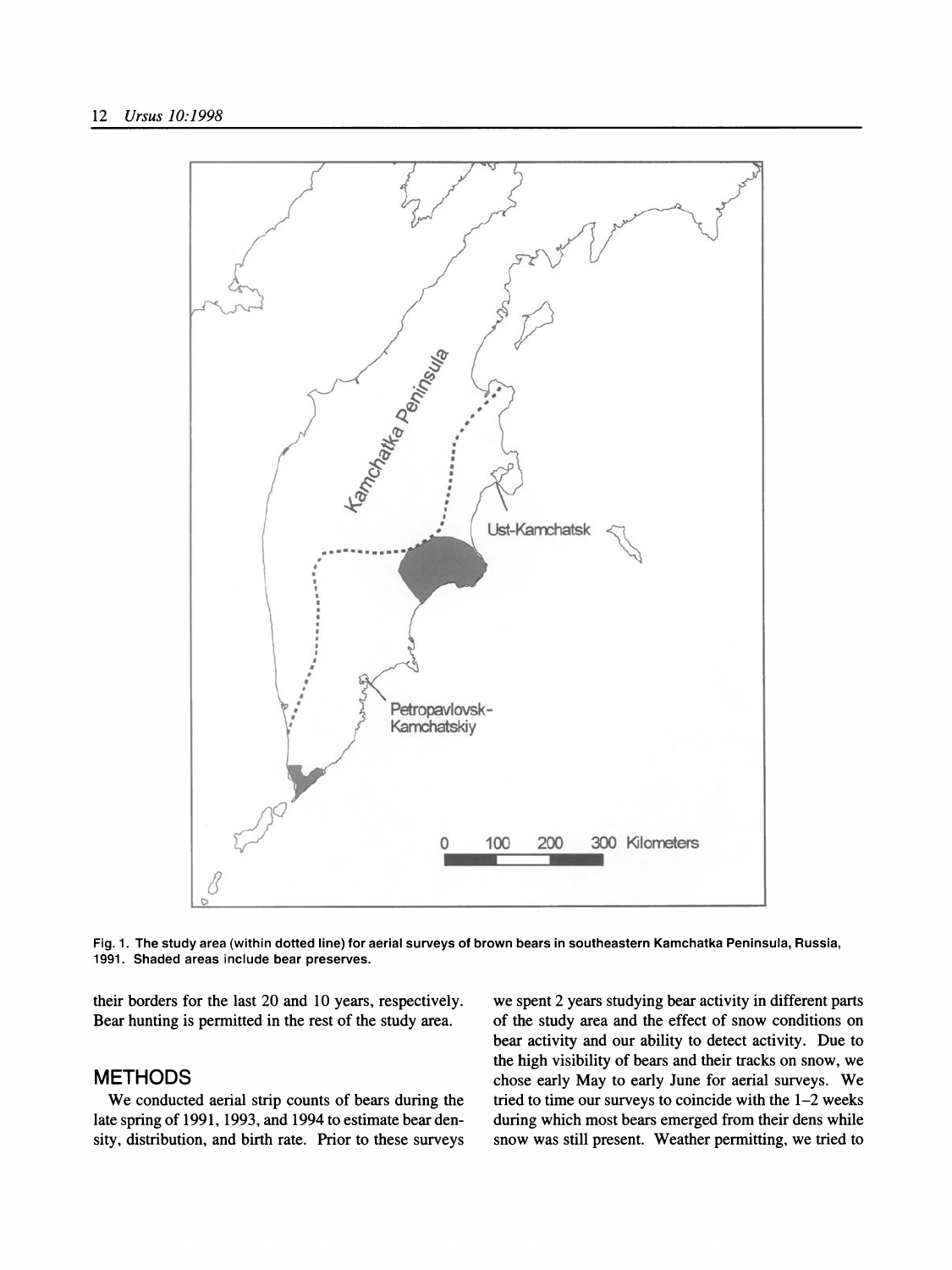|  |  | Table 1. Extent and quality of habitat types occupied by |  |  |
|--|--|----------------------------------------------------------|--|--|
|  |  | brown bears in Kamchatka, Russia (based on Anon. 1995).  |  |  |

| Bear habitat quality, type | Area, $\times 1000$ km <sup>2</sup> | Percent |  |
|----------------------------|-------------------------------------|---------|--|
| High quality               |                                     |         |  |
| <b>Birch forest</b>        | 64.2                                | 16.7    |  |
| Willow forest              | 15.0                                | 3.9     |  |
| Dwarf pine shrub           | 74.0                                | 19.3    |  |
| Alder shrub                | 26.0                                | 6.8     |  |
| Subtotal                   | 179.2                               | 46.7    |  |
| Medium quality             |                                     |         |  |
| Larch forests              | 14.1                                | 3.7     |  |
| Spruce forests             | 2.2                                 | 0.6     |  |
| Clearcuts, burns           | 7.7                                 | 2.0     |  |
| Subtotal                   | 24.0                                | 6.3     |  |
| Low quality                |                                     |         |  |
| Flat tundra and swamps     | 125.0                               | 32.5    |  |
| Mountain tundra            | 56.0                                | 14.5    |  |
| Subtotal                   | 181.0                               | 47.0    |  |
| Total                      | 384.2                               | 100.0   |  |

**time our surveys to occur when bears were most active. Our preliminary study revealed that to be 0700- 1000 hours and 1700-2200 hours.** 

**During 1991 we used a 10-passenger plane (AN-2) and an 18-passenger helicopter (MI-8) which were the standard vehicles for aerial surveys in Kamchatka until the early 1990s. In 1993 and 1994 we used a small fixedwing Polish plane (3 passenger, Vilga-35) and a small helicopter (6 passenger, MI-2). In 1991 we surveyed the Yelizovo and Bol'sheretsk districts. We also surveyed the Ust'-Kamchatsk and Sobolevo districts during 1993 and 1994. Within districts we avoided open coastal flats with tundras and wide swamps and mountains higher than 1,500 m because brown bears do not use these areas in spring. We flew mostly over forests, shrub lands, and mountain tundra. We did not fly in a straight path but followed the major geographical features such as main rivers, ridges, and coastline.** 

**We observed bears from aircraft during strip transect surveys; sightings were used to estimate the total numbers and density in each study area. The strip width was 1-km wide when observers could see the ground on both sides of aircraft, or 0.5-km wide when there was 1 observer or when the plane was flying along the coast. We flew 150 m above the ground at speeds of 140-160 km/ hour. We maintained a distance of at least 5 km between transects to prevent counting bears twice. The area of the transect was calculated as the product of the transect width, the average flight speed, and flight time. The strip transect area comprised between 4.9% and 5.2% of the study area**  **during the 3 years of survey (Table 2). We recorded the following data on a portable tape recorder while flying: flight date, time of day, weather condition, percent snow cover, habitat type, and number of bears seen. For each adult bear we recorded size, color, activity, and number and age of any offspring. For the census we did not count bear tracks on snow as have previous researchers because it resulted in biases in extrapolation. We counted tracks of females with cubs and yearlings to estimate birth rate. The time spent conducting surveys for any year depended on the available funds for aircraft rental.** 

**The density of bears in the study area was estimated as follows: density of bears = bears observed in transect/ area of strip transect. I applied area-specific correction factors to account for the different sightability of bears under varying conditions of snow cover, terrain, weather, and time of the day. The factor represented an average of the sightability of bears over the yearly survey. To compute the average sightability we assumed that we observed 80% of the bears in birch forests on steep mountainous slopes, 90% in less broken terrain, and all bears on open snow covered surfaces on sunny days. We did not conduct aerial surveys during cloudy weather. To compare bear densities within the study area we divided the region into zones. Each zone represented a homogeneous landscape with respect to the quality of bear habitat and human occupation. The bear density for a zone was the**  mean number of bears observed/10 km<sup>2</sup> of transect flown **within the zone. Lastly we asked residents about their attitudes toward bears to understand the main threats to bears from humans.** 

#### **RESULTS**

**We observed a total of 1,051 bears during 83 hours of overflights during 1991, 1993, and 1994 (Table 2). Estimated density was 0.81 bears/10 km2 in 1991, 1.30 bears/ 10 km2 in 1993, and 1.13/10 km2 bears in 1994. Most of these bears we observed either in mountainous terrain between 300 and 1,100 m elevation or in birch forests or alder shrubs along the Pacific coast. Very few bears were seen on open, low elevation areas. Fresh grasses along the coast or river banks appeared to attract bears beginning in late May. Most of the bears observed in June were feeding on fresh grasses along river banks. Some bears fed on remains of late salmon around Lake Kurilskoe or pine nuts. South Kamchatka Sanctuary, including the Lake Kurilskoe watershed, had the highest bear density in the study area. Bear density around Lake Kurilskoe in**  1991 was 32.25 bears/10 km<sup>2</sup> of transect (Revenko 1993).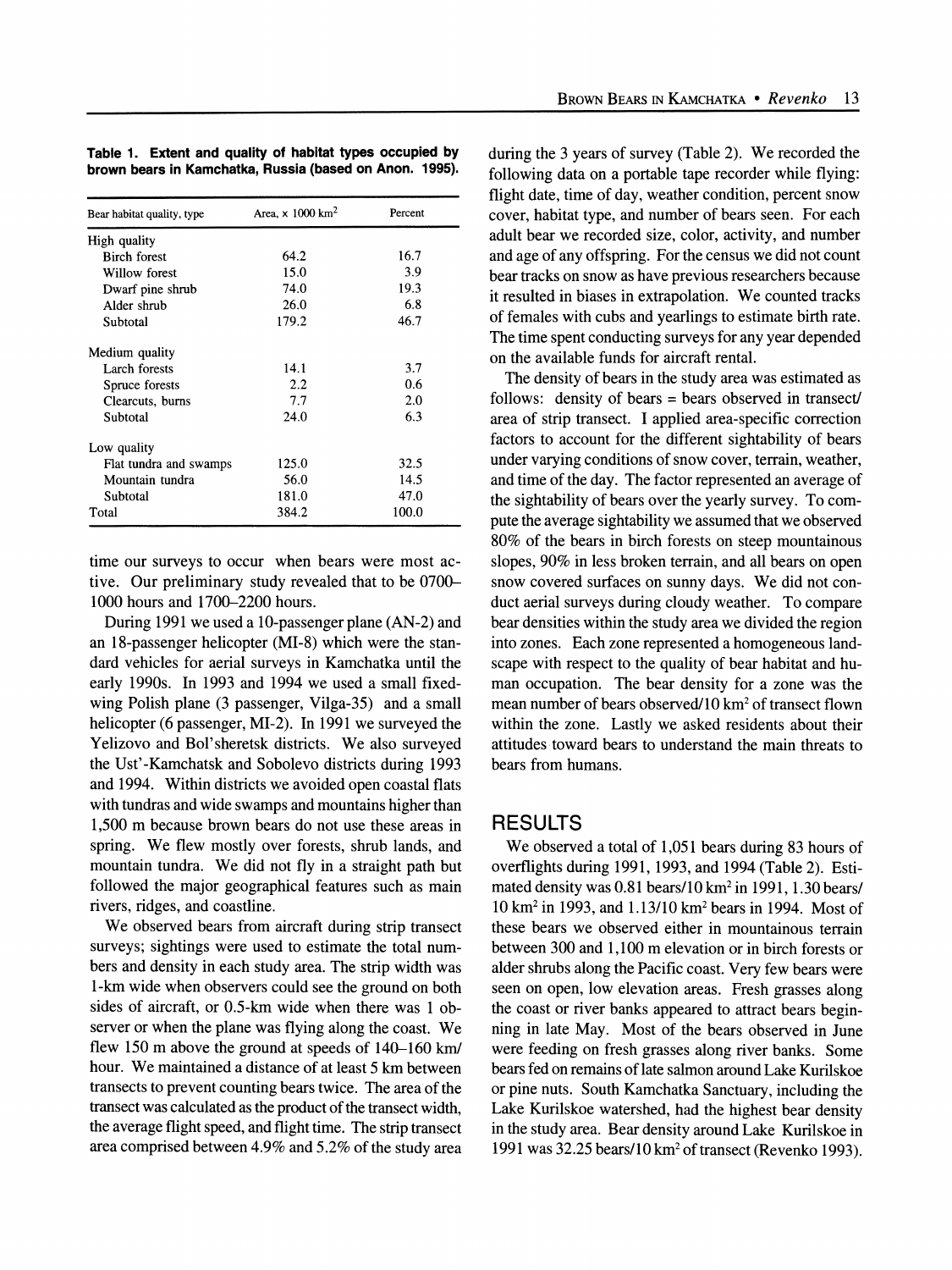| Conditions                            | 1991        | 1993             | 1994                       |  |
|---------------------------------------|-------------|------------------|----------------------------|--|
| Dates of surveys                      | $14-28$ May | 4, $10-27$ May   | $20 - 23$ May, $3 - 6$ Jun |  |
| Percent snowcover                     | $75 - 90$   | $90 - 100$       | $85 - 100$                 |  |
| Aircraft type                         | $AN-2$      | Vilga-35, $MI-8$ | Vilga-35, $MI-2$           |  |
| Number of observers                   | 2           |                  | $1 - 2$                    |  |
| Airspeed (km/hr)                      | 145         | 150              | 150-160                    |  |
| Count time (hr)                       | 23          | 28               | 32                         |  |
| Strip transect area $(km2)$           | 3.335       | 4,150            | 3.505                      |  |
| Study area $(km^2)$                   | 63,660      | 84,600           | 70,830                     |  |
| % area surveyed                       | 5.2         | 4.9              | 4.9                        |  |
| Bears counted                         | 224         | 467              | 360                        |  |
| Visibility correction factor          | 1.2         | 1.15             | 1.1                        |  |
| Estimated number of bears             | 5.131       | 10,948           | 8.002                      |  |
| Estimated density, $/10 \text{ km}^2$ | 0.806       | 1.294            | 1.129                      |  |

**Table 2. Conditions under which aerial surveys were conducted on brown bears in Kamchatka, Russia, and estimates of their density.** 

**In 1993 density in the same area density was 5.45 bears/ 10 km2 of transect. Mountainous coasts and remote ridges used for denning had relatively high number of bears (>1.7 bears/10 km2 of transect, Fig. 2). Such zones overlapped with high quality bear habitats. Zones with moderate**  number of bears (0.8–1.7 bears/10 km<sup>2</sup> of airstrip) oc**curred in most of the study area. Zones with low bear density (<0.8 bears/10 km2 of airstrip) occurred around major cities and along main roads.** 

**We observed twice as many litters in the spring of 1993**   $(n = 95$  litters) as we did in the spring of 1994  $(n = 44)$ **litters, Table 3). The proportion of litters with offspring of different ages was similar both years of observation. Cubs comprised the lowest proportion of litters over the 2-year period (mean = 17.3%), followed by 2-year olds (mean = 29.5%), and yearlings (mean = 53.2%). The mean number of cubs/maternal female bear was lower during both census years (e.g., 2.06 and 2.00) than the average of 2.24 cubs (n = 86 litters) recorded during ground observations in 1988-91 (Revenko 1991).** 

### **DISCUSSION**

**The use of smaller aircraft and a tape recorder to store data were improvements over the methods used by Kamchatka game managers since the 1960s. Accurate counts require access to appropriate aircraft and good visibility. The larger plane (AN-2) was unsatisfactory on both accounts, and its use was limited by lack of proper fuel. The small fixed-wing aircraft Vilga-35 (on skis) provided a better angle of view for observers on both sides of the aircraft. Its relatively slow air speed allowed observers more time to record data. However, the Vilga-35 could not be used after 22-23 May due to the warm weather, which made runways too soft for taking off and**  **landing. In addition, shortages of proper fuel in remote areas limited its usefulness. Under these conditions it was easier to fly small helicopters (MI-2), although the rental fee was twice that for the Vilga-35. Local airports supplied the helicopter with kerosene fuel, and it had no need for a runway.** 

**The apparent increase in bear density between 1991 and 1993 and its decline in 1994 may reflect our methods, the changes in the status of the bear population, or both. The density estimate for the entire study area in 1991 (e.g., 0.81 bears/10 km2) was low despite an enormous concentration of bears around Lake Kurilskoe, where bears fed on the remains of a late salmon run. During 40 minutes of flight there, we observed 129 bears (Revenko 1993). We may have under estimated the visibility correction factor for our flight over Central Kamchatka on 10 June 1991. The snow cover in Central Kamchatka was fragmented in the mountains and lacking in elevations below 500 m. These conditions and our use of the larger aircraft (AN-2) made it difficult to observe bears, and the visibility correction factor for that part of the study area may have been too low. Despite these difficulties, the bear density we recorded around Lake Kurilskoe was probably the highest for Kamchatka and perhaps for Russia. Brown bear density was reported to be high but still less than Kamchatka in the north Far East of Russia (8 bears/10 km2, Chernyavskiy et al. 1993), in the Altai Mountains (6 bears/10 km2, Sobanskiy and Zavatskiy 1993), and along the shore of Lake Baikal (2.6 bears/10 km2, Ustinov 1993).** 

**The higher 1993 density (1.30 bears/10 km2) may have resulted from better visibility from the smaller aircraft and better timing. Our survey period of 15-18 May 1993 took place during the time of den emergence for many bears. We do not know if the 12.3% decline in the esti-**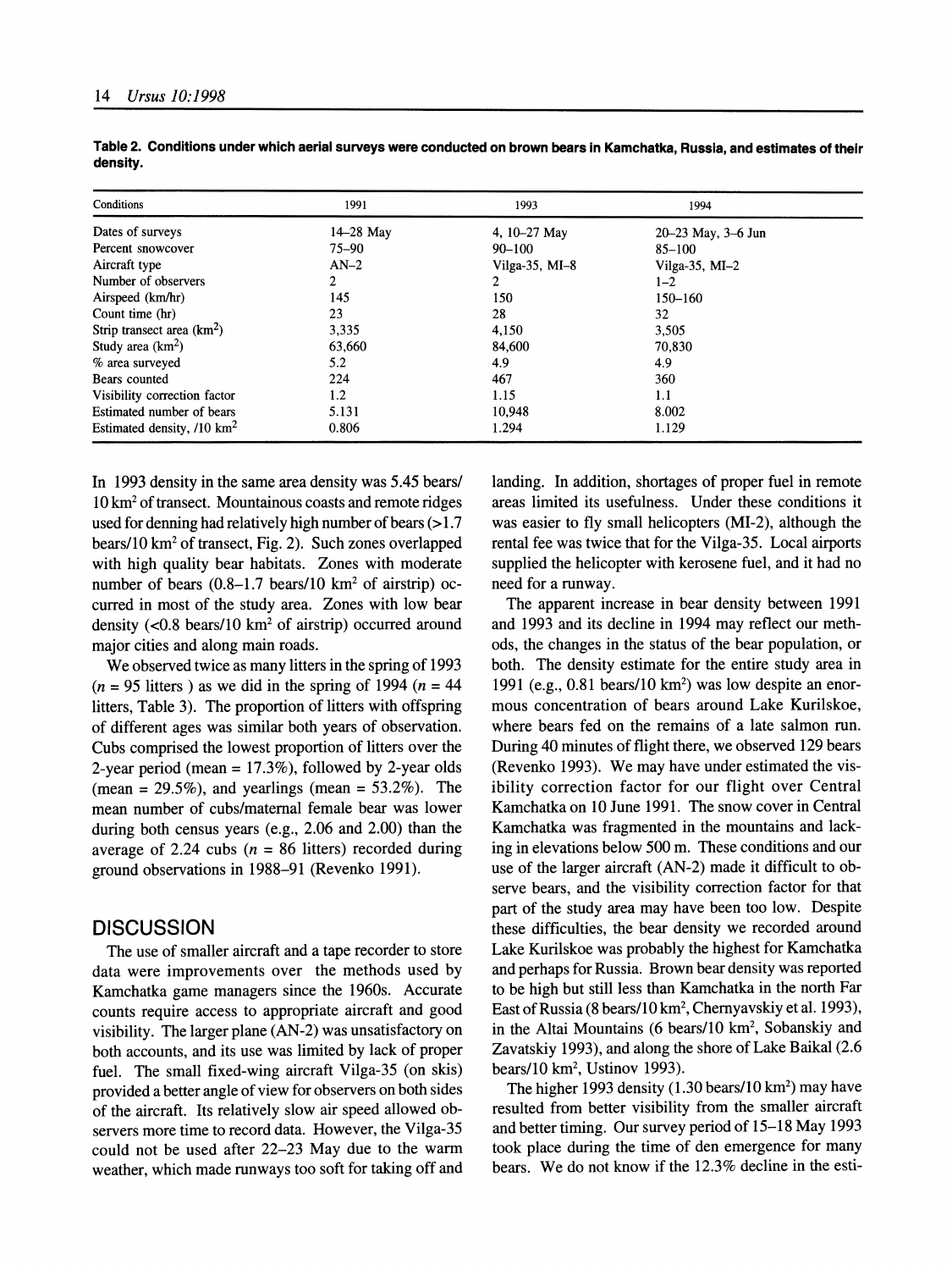

**Fig. 2. Estimated relative brown bear density within study area, southeastern Kamchatka Peninsula, Russia, 1991-94. Dark shaded areas indicate low density; unshaded area, moderate density; and light shaded area, high density.** 

**mates of bear density from 1993 to 1994 reflects our methods or the true population trend, although we suspect the latter. The economic hardships suffered in Russia since 1991 have increased, particularly in remote regions such as Kamchatka. Consequently, a lot of bears have been poached by the local people for subsistence purposes. However, heavy snow cover in 1994 may have delayed the emergence of bears from dens. We tried to compensate for this by starting our surveys later in the**  **east part of the study area (20-23 May) and northeast part (3-6 Jun). Late emergence may be one reason fewer litters were observed in 1994 than in 1993.** 

**We recommend several steps to improve the accuracy of aerial counts. First, more flights are required to ensure that observers see the greatest number of bears when conditions are optimal. Second, a more accurate method of estimating visibility correction factors needs to be developed and tested. Third, we recommend that aerial sur-**